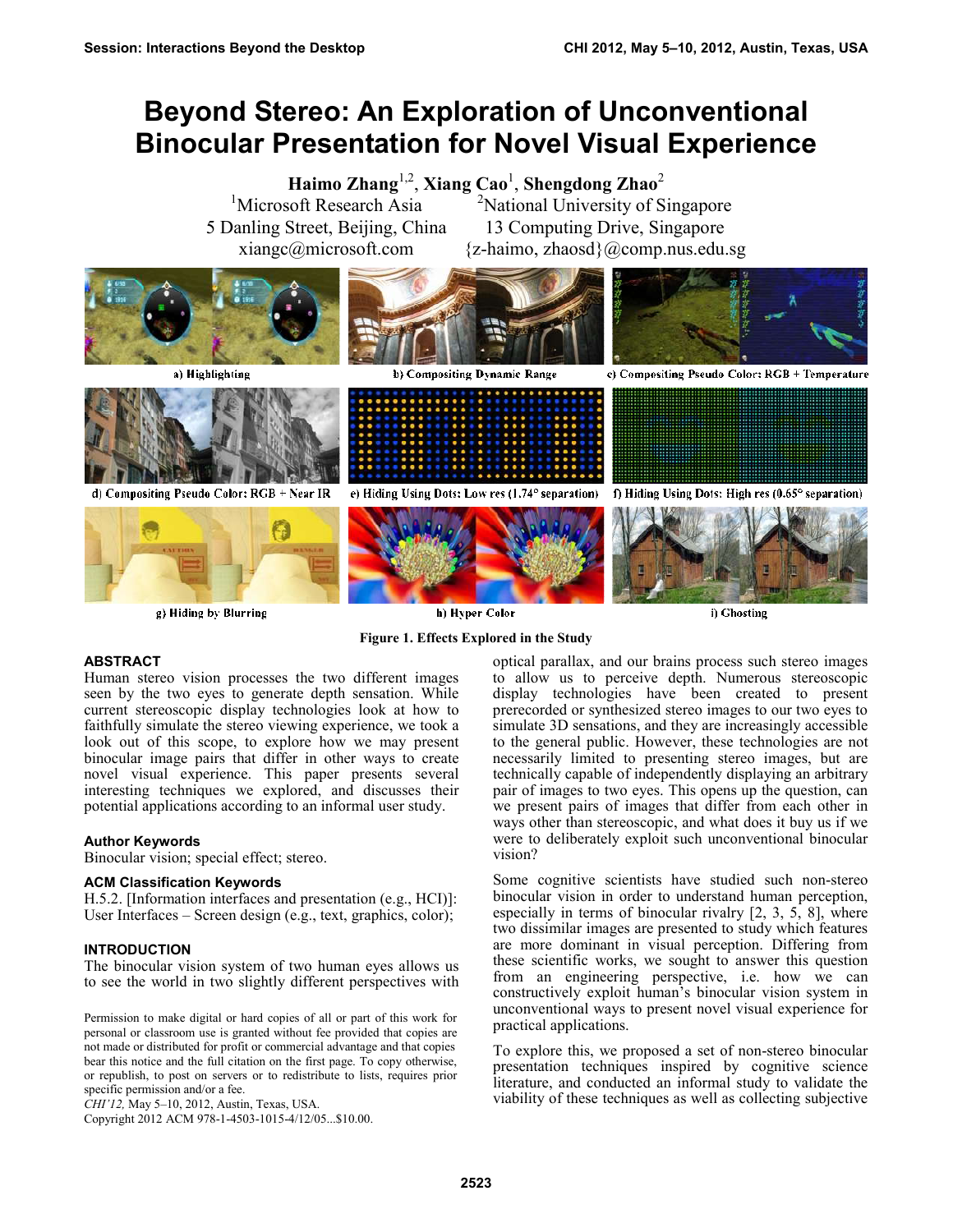accounts of the actual visual experience. We first describe our study procedure, and then detail the design and findings of each technique.

### **STUDY PROCEDURE**

We used a Vuzix VR920 binocular head-mounted display (HMD). It produces an image of  $32^{\circ}$  diagonal visual angle at 4:3 aspect ratio, focused at 9 feet, for each eye. The overlap between the two eyes' views was set to 100%. Each participant adjusted the tiltable section of the device to clearly see the entire display. Participants looked with both eyes unless otherwise instructed.

For each presentation technique we tested (see Figure 1 for some examples), six static image pairs were used<sup>1</sup>. As we expect our techniques to be integrated with stereo images in practice, where applicable our stimuli also included regular stereo cues. The stimuli were presented to the two eyes at 30Hz refresh rate each. Each image pair was presented twice with the left/right views swapped; and as a baseline comparison, for each pair of images, we also used the same device to present to both eyes an average image that is equally alpha-blended between the image pair. The stereo cues were kept intact in all three conditions however. Upon participants' request, all stimuli may be freely revisited.

Upon presentation of stimuli, participants were asked to describe in their own words what they were seeing in as much detail as possible. Only when they could not discover the special visual effects by themselves did we provide hints for regions of interest, however without suggesting the actual effect expected. The study was audio recorded for further analysis. Six people (2 females) aged between 24 and 35 participated. All had normal or corrected-to-normal vision, normal stereo vision, and normal color vision. The participants were tested for eye dominance using the Miles test [6] with several repetitions: 3 participants (male) were generally right-eye dominant, while the rest were generally left-eye dominant.

## **TAXONOMY**

Inspired by cognitive science research, we considered three general dimensions along which we can produce non-stereo difference between the pair of images: Color, Sharpness, and Semantic Content. As we are interested in practical applications, we also consider the following four general categories of visual effects: Highlighting, Compositing, Hiding, and Wowing. Table 1 illustrates this design space, and summarizes the techniques we explored and their attributes by these two criteria, to be detailed in the following sections. Due to limited space, for each technique we only reprint one example image pair in the paper, while the full set of image pairs we tested can be found in the supplementary material of this paper.

-

|                     |                    | Color | <b>Sharpness</b> Semantics |  |
|---------------------|--------------------|-------|----------------------------|--|
| <b>Highlighting</b> | Color Highlighting |       |                            |  |
| Compositing         | Dynamic Range      |       |                            |  |
|                     | Pseudo Color       |       |                            |  |
| Hiding              | Color dot pattern  |       |                            |  |
|                     | Hiding by Blurring |       |                            |  |
| Wowing              | Hyper color        |       |                            |  |
|                     | Ghosting           |       |                            |  |

**Table 1. Application domains and production procedures.**

#### **HIGHLIGHTING**

The highlighting effect aims at making certain regions of interest more noticeable to the viewer, and currently includes one technique: color highlighting. This is produced by painting the region with two different colors (90-180 hue difference, 0-13% saturation difference, and 0-66% brightness difference). For example, in Figure 1a, the square icon in the circular game map differs between violet in one image, and green in the other.

Study revealed that regions of highly saturated color pairs that differ in hue were particularly prominent, as long as the size of the region is above a certain threshold  $(\approx 0.44^{\circ}$  in view angle). Participants described the effect either positively (4/6, i.e. 4 of 6 participants) as "highlighted", "blinking", or negatively  $(2/\bar{6})$  as "distracting", "annoying". More interesting descriptions include "fluorescent", "bright and colorful emissive light", and "floating". 2 participants were reminded of special optical material they have seen, such as lenticular or refractive films, as these materials may also display view-dependent colors. Eye dominance had a noticeable effect, where different sensations were reported when shown inverted pairs. On the other hand, these sensations were unstabilized, as typical in binocular rivalry [2]. Unsurprisingly, in the baseline image where the two views were averaged, the regions of interest became even less prominent because averaging two contrasting colors results in desaturation.

The power of color highlighting has thus been confirmed. One thing worth noting is that neither single color in the contrasting pair needs to be prominent from the surroundings on its own, so highlighting can be achieved without compromising the image composition.

The highlighting effect could be theoretically suggested by the perceived shininess of a surface [7]: in real world, some "shiny" materials with specular reflection or refraction properties display drastically different hues and brightness from different view angles. Our proposed highlighting technique produces a similar color rivalry [5] effect that resonates with this principle of perceived shininess, thus highlighting the rivaling regions as "shiny" areas.

## **COMPOSITING**

The compositing effect aims at presenting two images of the same scene, however are complementary in terms of information spectrum along a certain dimension. We expect that the human perception system may be able to composite such information to receive a higher bandwidth than is possible with a single view. We explored such compositing effects along two different dimensions:

<sup>&</sup>lt;sup>1</sup> Some test images based on:

http://pages.cs.wisc.edu/~csverma/CS766\_09/HDRI/hdr.html http://ivrg.epfl.ch/supplementary\_material/cvpr11/ http://vision.middlebury.edu/stereo/data/scenes2006/ and Vuzix JPS Viewer:

http://www.vuzix.com/support/downloads\_drivers.html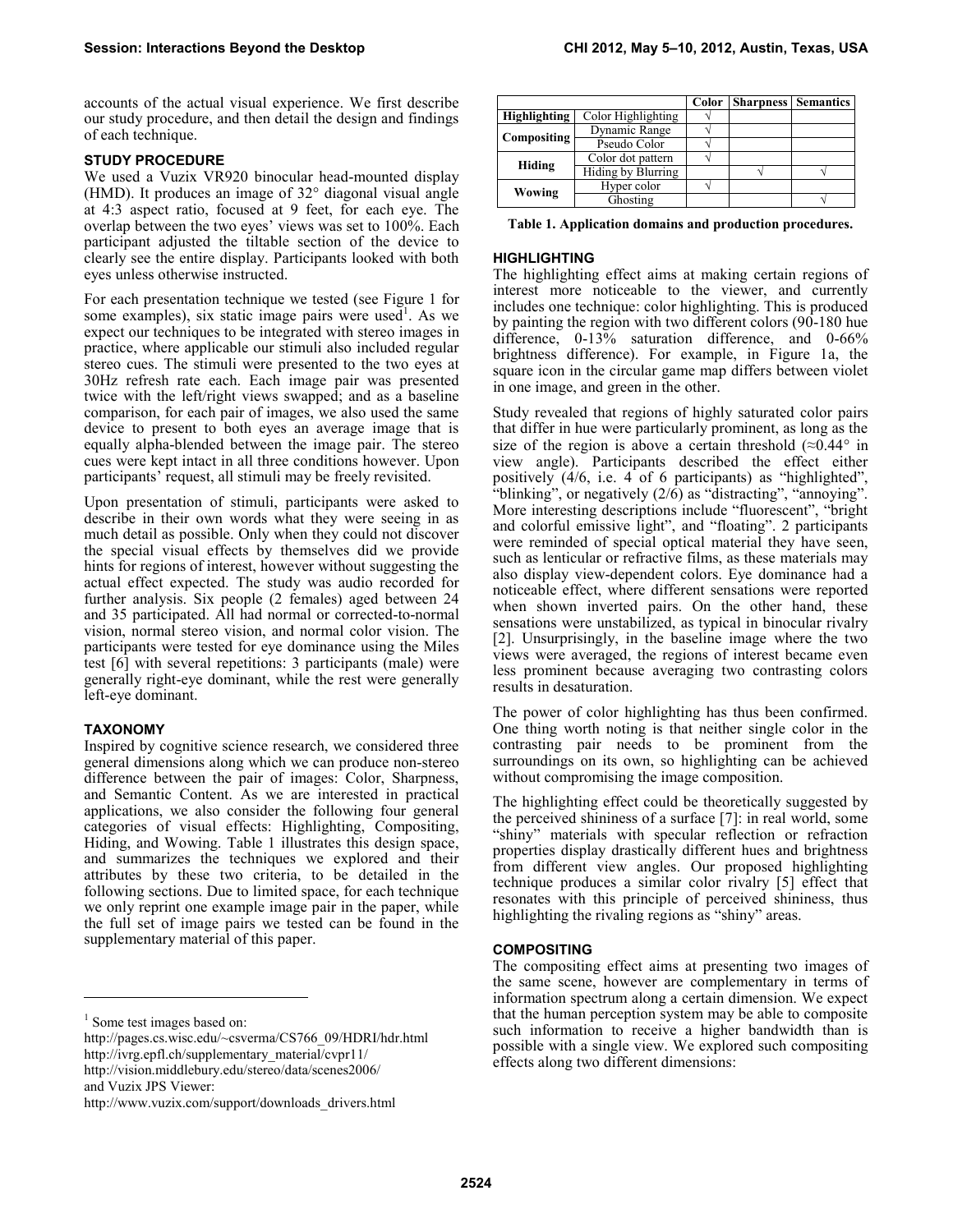#### **Compositing Dynamic Range**

Compositing dynamic range concerns a pair of photographs taken at different exposures, each missing part of the illumination range of the scene. Figure 1b illustrates.

When shown image pairs with different exposures, participants were able to describe details that are only available in one of the two images, where the corresponding region in the counterpart image is subject to overexposure or underexposure due to limited dynamic range of the camera. This may be explained by contour dominance [8], where the rich contours in one image effectively suppressed the more uniform over/under exposed regions in the other image.

Comparatively, although the baseline average image also incorporates these features, they were less prominent, as averaging reduced the overall image contrast. Interestingly, swapping the left and right eye images also resulted in a perceived change of global brightness; and two participants further perceived change in light source, although they could not determine the nature of that change. The global brightness was biased towards the dominant eye.

#### **Compositing Pseudo Colors**

In pseudo color images, pixel values do not represent true visible light intensities, but some other physical channels such as temperature or near infrared (NIR) response. By letting the viewer composite ordinary RGB images with such pseudo color images, we expect that they would be able to make sense of the complementary nature of different channels. Examples are given in Figure 1c and 1d.

For RGB-temperature image pairs, all participants reported seeing bright human figures. It is hard for them to see the human figures' actual color, but they could identify the green color of the background land. One participant described the effect as the contour "shaking". When shown the naïve average between the two images, participants responded that more colors could be observed on the human figure, but that the background color is less obvious. For RGB-NIR image pairs, all participants reported that the boundaries of plants, brightly colored blankets, and sign boards are "bright", "confusing", and sometimes (2/6) "floating", which "does not fit well" into the scene. When shown the averaged baseline, participants reported that the color is not as vivid as in the previous case, but the feeling of "unfitness" also disappeared. The effect of eye dominance is mainly on the overall perceived saturation: when the gray scale NIR image is shown to the dominant eye, participants reported reduced saturation as compared to viewing the other way round.

The response from the participants meets our expectation: in the RGB-temperature image pair, textured background of RGB image suppressed the almost uniform background of temperature map; the strong edges of the human figure in the temperature map suppressed the perception of its normal color; and in RGB-NIR image pairs, large luminance difference of plants and painted sign boards between RGB and NIR images creates strong response that the participants could not overlook. This effect could also be exploited in real-time vegetation inspection applications, by feeding RGB video and NIR video to each eye, while

letting the human brain to work out the distracting areas as the possible contours of vegetation.

Besides the contour dominance factor, the aforementioned highlighting effect may also play a role here: regions with rivaling colors would appear bright and catches more attention. The result shows that humans are able to effectively incorporate multi-spectrum visual information through binocular vision and make sense of them. Essentially, by leveraging the "computation power" of the human visual perception system, we may alleviate or eliminate the need for computers to algorithmically fuse such information [4], which is not always possible or straightforward to do.

## **HIDING**

The hiding effect aims at a seemingly counterintuitive goal: to turn visible information in monocular images invisible in the binocular view. In other words, we attempt to hide some information from the viewer when both eyes are open, while revealing it once s/he closes one of the eyes. This may provide a lightweight mechanism for switching between information layers. For example, in video games, users keep both eyes open to see the regular game view, but may occasionally close one eye to access additional information such as player statistics. This is achieved without active sensing the user's eye movement.

#### **Hiding Using Color Dot Patterns**

Research in binocular color fusion [5] has discovered several possible outcomes when human brain attempts to fuse two different colors presented to two eyes, ranging from stable uniform fused color, to color sensation that vary both in space and in time. Regardless of the outcome of the color fusion, it is usually difficult for human to determine which eye is seeing which. This suggests that if we present a pair of different colors to both eyes, it may become indistinguishable from the sensation of the same pair presented with left and right eye color swapped. Therefore, by rendering a shape in one eye using a foreground and a background color, and rendering the same in the other eye but with the foreground and background color swapped, it becomes possible that in binocular views at any point the user see the result of color fusion, which are more or less consistent regardless of which color comes from each eye. Thus the information would become invisible to the viewer.

However, such a technique could not work if there exists a visual contour between the colors in either view. As explained previously in [8], such contours are sensed individually by each eye, thus cannot be eliminated by binocular vision. In order to eliminate this, we convert the shape into a dot grid pattern (Figure 1e and 1f), so that it is only encoded by the color contrast but not contours. We generated four test image pairs with two levels of grid resolution (low/high) and two color schemes (complementary/similar colors).

Participants reported that they see dots constantly changing color. Although not seeing clearly to be certain, they were able, after intentionally viewing for some time, to describe the correct pattern in the higher resolution image pairs. They were more confused and uncertain when seeing the low resolution patterns. The minimum time from the onset